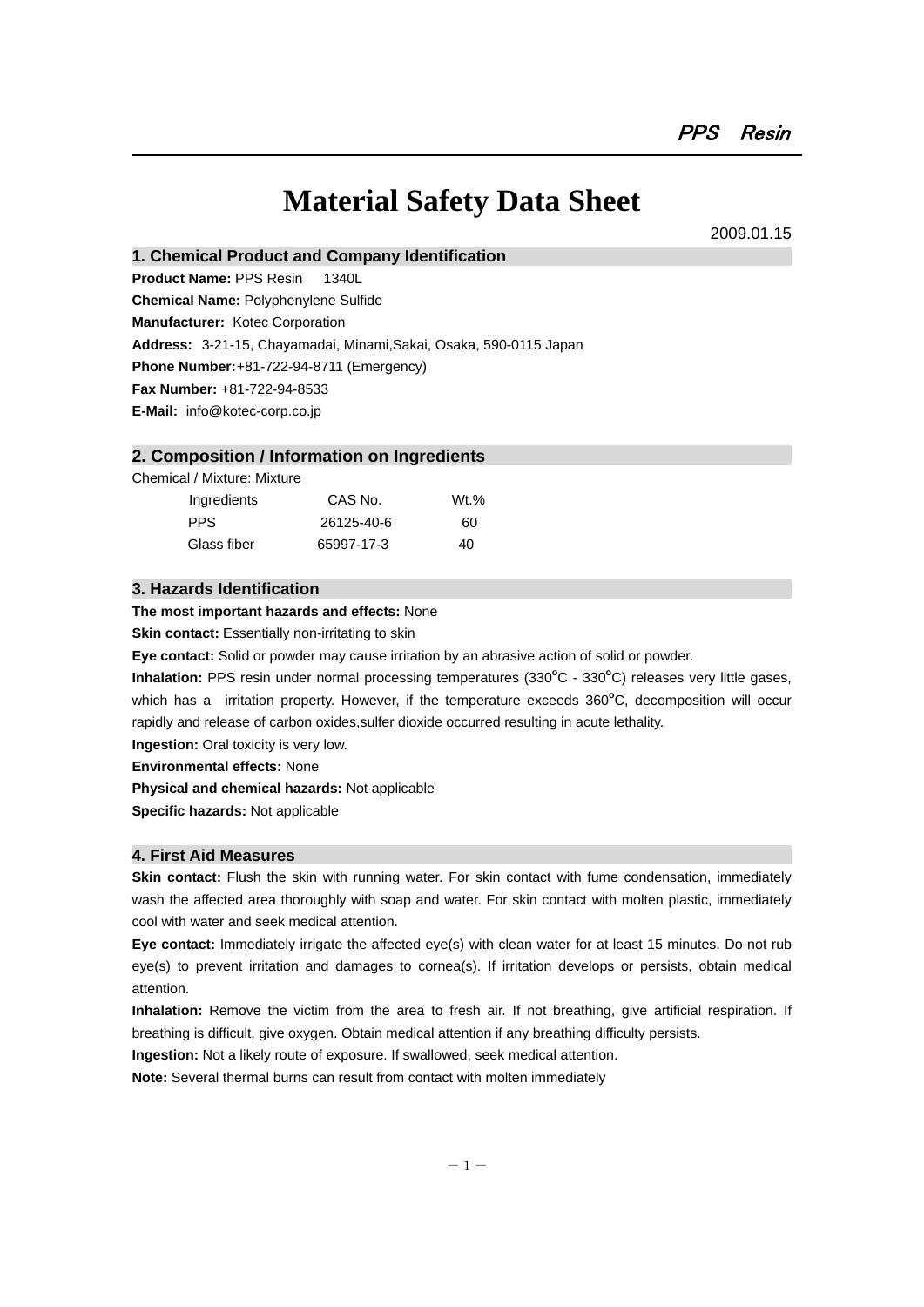#### **5. Fire-Fighting Measures**

**Extinguishing media:** Water spray, dry chemical, chemical foam, and carbon dioxide.

**Hazardous Combustion Products:** This material is a combustible thermoplastic, which will melt and drip when ignited and give combustion products.

**Fire Fighting:** Firefighters should wear protective clothing and use self-contained breathing apparatus when fighting fire involving this material.

**Explosive:** Not explosive.

## **6. Accidental Release Measures**

**Personal precautions:** Pellets spilled on the floor can cause slipping.

**Environmental precautions:** PPS resin is a stable organic thermoplastic and a hazardous polymerization will not occur.

**Recovery:** To prevent the danger of slipping or falling, sweep up or vacuum the spilled materials and place them in a proper waste container for disposal.

### **7. Handling and Storage**

**Handling:** Always wear recommended personal protective equipment. Wash thoroughly after handling. Launder contaminated clothing before reuse. Long retention at high temperature can cause heat decomposition. Spilled pellets on a floor can cause a slip.

**Prevention of user exposure:** Gases generated in the moulding process may cause irritation to the skin and respiratory tract. Avoid dust or pellets in contact with eyes. Do not touch molten resin to prevent a burn. **Prevention of fire and explosion:** PPS resin will not ignite itself at normal temperature but keep fire away wherever and whenever possible.

**Measures to prevent dust generation:** Use local exhaust ventilation. Avoid breathing thermal processing fume vapor.

**Storage:** PPS resin will not degrade during storage. While heating and/or cooling is not required, the resin should be stored indoor to protect it from rain or excessive moisture. Periodically check storage for vertical stability and/or container damage or fatigue. Store resin in clean, dry environment in sealed containers. Avoid storing flammable materials in the resin storage area.

#### **8. Exposure Controls / Personal Protection**

ACGIH – None listed

#### OSHA – None listed

**Engineering controls:** Thermal processing equipment should be ventilated to control gas and fume given off when the resin is heated to extrusion or injection molding temperatures. For most operations, a continuous supply of fresh air to the general workplace area along with the continuous removal of processing fume contaminated air through a local exhaust ventilation system will be adequate. However, the ventilation requirements must be determined on an individual basis for each workplace.

**Eye protection:** Wear safety glasses with side shields or chemical safety goggles as described by OSHA's eye and face protection regulations.

**Skin and body Protection:** None required in normal handling of pellets. When handling the hot resin (extruded, air shots or parts), well-insulated gloves are to be worn to prevent thermal burns.

**Respiratory Protection:** None required in normal handling of pellets. In handling of resins that may be reinforced with fiberglass, it may be necessary to wear a NIOSH / MSHA approved dust respirator if the airborne dust concentration is near or exceeds the nuisance dust.

**Ingestion:** No adverse effects anticipated by this route of exposure incidental to proper industrial handling. **Clothing:** Wear appropriate protective clothing to prevent skin exposure.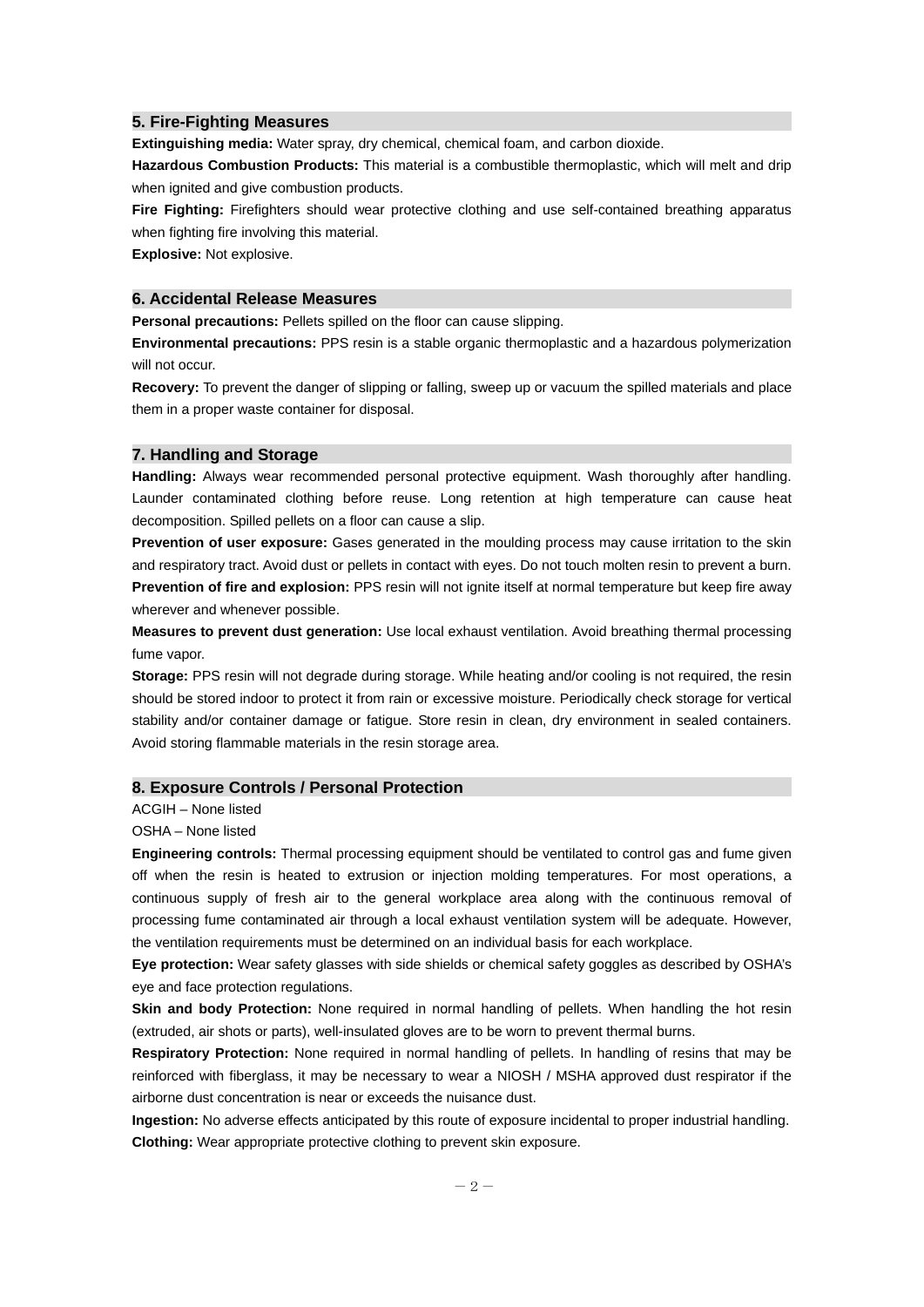# **9. Physical and Chemical Properties (SI unit)**

**Appearance:** Pellets **Physical State:** Solid Flash Point: Over 500°C **Melting point:** 280℃ **Boiling point:** Not available **Vapor Pressure**: Not available **Specific Gravity:** 1.66 **Solubility:** Insoluble in water **Upper flame limit:** Not available **Lower flame limit:** Not available

# **10. Stability and Reactivity**

**Stability:** Stable under normal temperatures and pressures.

**Reactivity:** Not reactive under recommended conditions of handling, storage, processing and use.

**Conditions to avoid:** Incompatible materials, dust generation, strong oxidants.

**Incompatible materials:** Strong oxidizing agents

**Hazardous decomposition products:** Carbon monoxide, carbon dioxide, sulfer dioxide, Irritating and toxic fumes, smoke and fume.

**Hazardous Polymerization:** Has not been reported

**Storage stability:** Stable

**Reactivity in water:** None

**Oxidizing property:** None

**Self-reactivity / Potential for explosion:** None

# **11. Toxicological information**

**Acute inhalation:** Processing fumes from similar materials are not considered toxic. There were no distinct or consistent treatment related tissue or organ changes noted in gross necropsies.

**Acute toxicity:** No data available

**Sensitization and chronic toxicity:** No data available

### **12. Ecological Information**

The material, which is resistant to biodegradation and insoluble in water, is expected to present any ecologically significant problems and not considered degradable or toxic in terms of their physical impact. Pellets left at large (spills) in the general environment may be ingested by animals. Do not dispose any of the material into marine or water area to prevent marine animals or birds from ingestion.

# **13. Disposal Considerations**

Comply with all applicable national and local laws or regulations. Do not dispose into sewers, ground or body of water. Preferred options for disposal are recycle, incineration with energy recovery and landfill. Remove all packaging for recovery or waste disposal.